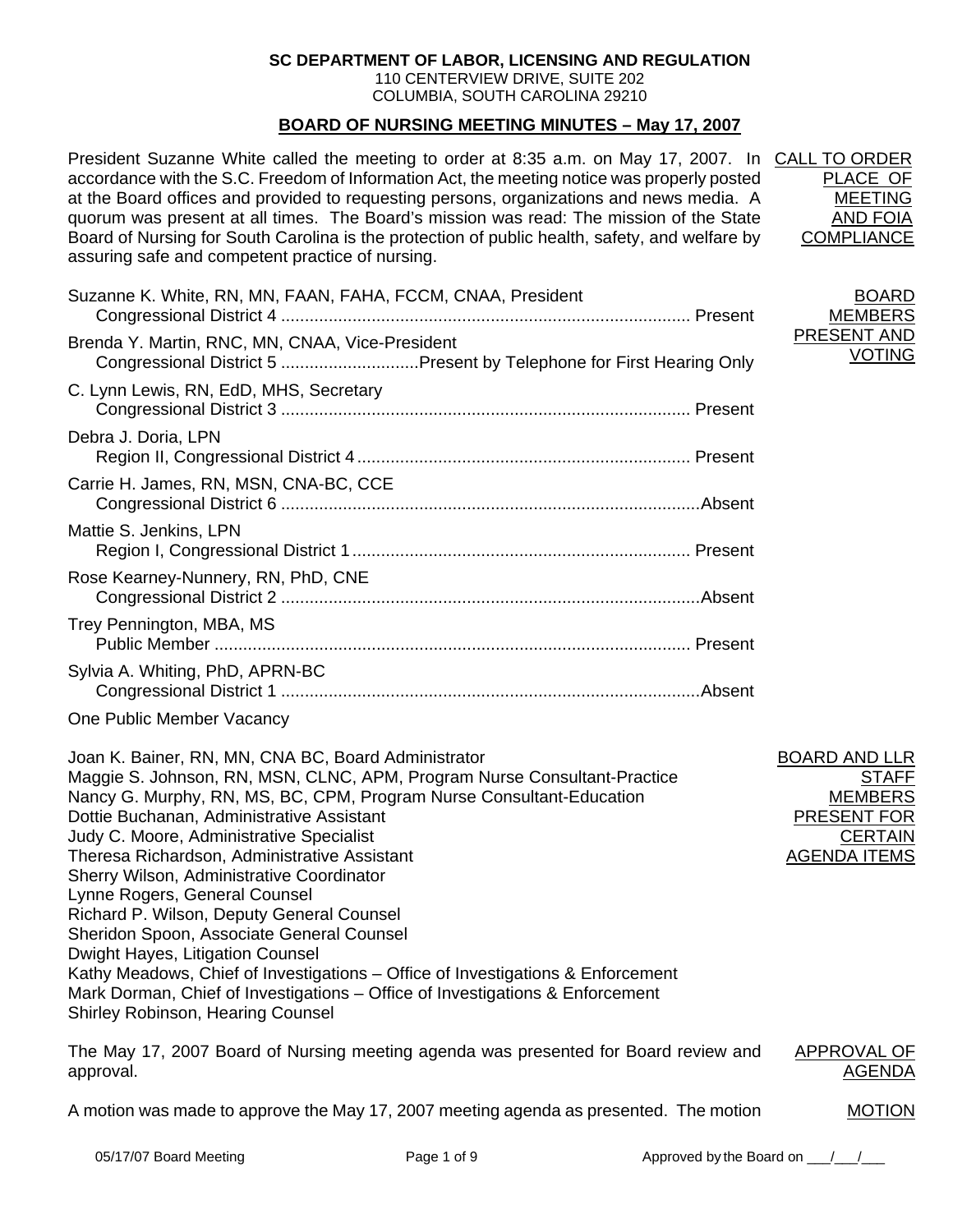received a second. The motion carried unanimously.

| The following items were adopted on the consent agenda:                                                                                                                                                                                                                                                                                                                                                                                                                                                                                                                                                                                                                                                                                                                                                                                                                                                                                                                                                                                                                                                                                                                                | APPROVAL OF<br><b>CONSENT</b>         |
|----------------------------------------------------------------------------------------------------------------------------------------------------------------------------------------------------------------------------------------------------------------------------------------------------------------------------------------------------------------------------------------------------------------------------------------------------------------------------------------------------------------------------------------------------------------------------------------------------------------------------------------------------------------------------------------------------------------------------------------------------------------------------------------------------------------------------------------------------------------------------------------------------------------------------------------------------------------------------------------------------------------------------------------------------------------------------------------------------------------------------------------------------------------------------------------|---------------------------------------|
| For Information: Joint Dialogue Group Meeting<br>For Information: Advisory Committee on Nursing Minutes - February 20, 2007<br>For Information: NCLEX RN /PN Summary Statistics January 1 - March 31, 2007<br>For Information: Response to Citation for 2006 NCLEX Passing Rate Deficiency (not appearing)<br>a. Horry-Georgetown Technical College - ADN Program<br>b. Spartanburg Community College - ADN Program<br>c. South Carolina State University - BSN Program<br>d. University of South Carolina Aiken - BSN Program<br>For Information: South University Letter of Intent to Offer a BSN Program<br>For Information: Letter -Gamma Omicron At-Large Chapter of Sigma Theta Tau International<br>Nursing Honor Society in Charleston, South Carolina<br>For Information: Oconee School of Practical Nursing -Fred P. Hamilton Career Ctr -PN<br><b>Program Voluntarily Closing</b><br>For Information: Legal Aspects Workshop Evaluation (Buchanan)<br>For Information: Investigation Statistics (Buchanan)<br>For Information: Statistics from Monthly Report (From Monthly Report-Buchanan)<br>For Information: Update Status on Monitoring (From Monthly Report-Buchanan) | <b>AGENDA</b>                         |
|                                                                                                                                                                                                                                                                                                                                                                                                                                                                                                                                                                                                                                                                                                                                                                                                                                                                                                                                                                                                                                                                                                                                                                                        |                                       |
| A motion was made to adopt the Consent Agenda as presented. The motion received a<br>second. The motion carried unanimously.                                                                                                                                                                                                                                                                                                                                                                                                                                                                                                                                                                                                                                                                                                                                                                                                                                                                                                                                                                                                                                                           | <b>MOTION</b>                         |
| The March 29, 2007 Board of Nursing Meeting Minutes were presented for Board review and<br>approval.                                                                                                                                                                                                                                                                                                                                                                                                                                                                                                                                                                                                                                                                                                                                                                                                                                                                                                                                                                                                                                                                                   | <b>APPROVAL OF</b><br><b>MINUTES</b>  |
| A motion was made to approve the March 29, 2007 Board of Nursing Meeting Minutes with<br>corrections submitted. The motion received a second. The motion carried unanimously.                                                                                                                                                                                                                                                                                                                                                                                                                                                                                                                                                                                                                                                                                                                                                                                                                                                                                                                                                                                                          | <b>MOTION</b>                         |
| Mark Dorman was introduced to the Board. Mr. Dorman will be the Chief of Investigations for<br>nursing cases.                                                                                                                                                                                                                                                                                                                                                                                                                                                                                                                                                                                                                                                                                                                                                                                                                                                                                                                                                                                                                                                                          | <b>INVESTIGATIVE</b><br><b>REVIEW</b> |
| The Board was provided with the April 24, 2007 Investigative Review Committee (IRC) Meeting<br>Report and recommendations for review and approval.                                                                                                                                                                                                                                                                                                                                                                                                                                                                                                                                                                                                                                                                                                                                                                                                                                                                                                                                                                                                                                     | <b>COMMITTEE</b>                      |
| A motion was made to approve the April 24, 2007 Investigative Review Committee<br>recommendations for Dismissals as presented. The motion received a second. The motion<br>carried unanimously.                                                                                                                                                                                                                                                                                                                                                                                                                                                                                                                                                                                                                                                                                                                                                                                                                                                                                                                                                                                        | <b>MOTION</b>                         |
| A motion was made to approve the April 24, 2007 Investigative Review Committee<br>recommendations for Formal Complaint as presented. The motion received a second. The<br>motion carried unanimously.                                                                                                                                                                                                                                                                                                                                                                                                                                                                                                                                                                                                                                                                                                                                                                                                                                                                                                                                                                                  | <b>MOTION</b>                         |
| A motion was made to approve the April 24, 2007 Investigative Review Committee<br>recommendation for Letters of Concern with the rewording of one letter. The motion received<br>a second. The motion carried unanimously.                                                                                                                                                                                                                                                                                                                                                                                                                                                                                                                                                                                                                                                                                                                                                                                                                                                                                                                                                             | <b>MOTION</b>                         |
| Ms. Bainer reminded everyone that at the April 19, 2007 Strategic Planning Meeting, Ms.<br>Rogers asked that all consent agreements be presented to the Board. The Board agreed with<br>Ms. Rogers and asked that any consent agreements be held for Board review in May. Mr.<br>Hayes explained that the consent agreements come from Rion Alvey, Program Manager for<br>Office of Investigations and Enforcement. Ms. Bainer will contact all parties involved to assure<br>that the consent agreements come before the Board at the July 2007 meeting.                                                                                                                                                                                                                                                                                                                                                                                                                                                                                                                                                                                                                              | <b>CONSENT</b><br><b>AGREEMENTS</b>   |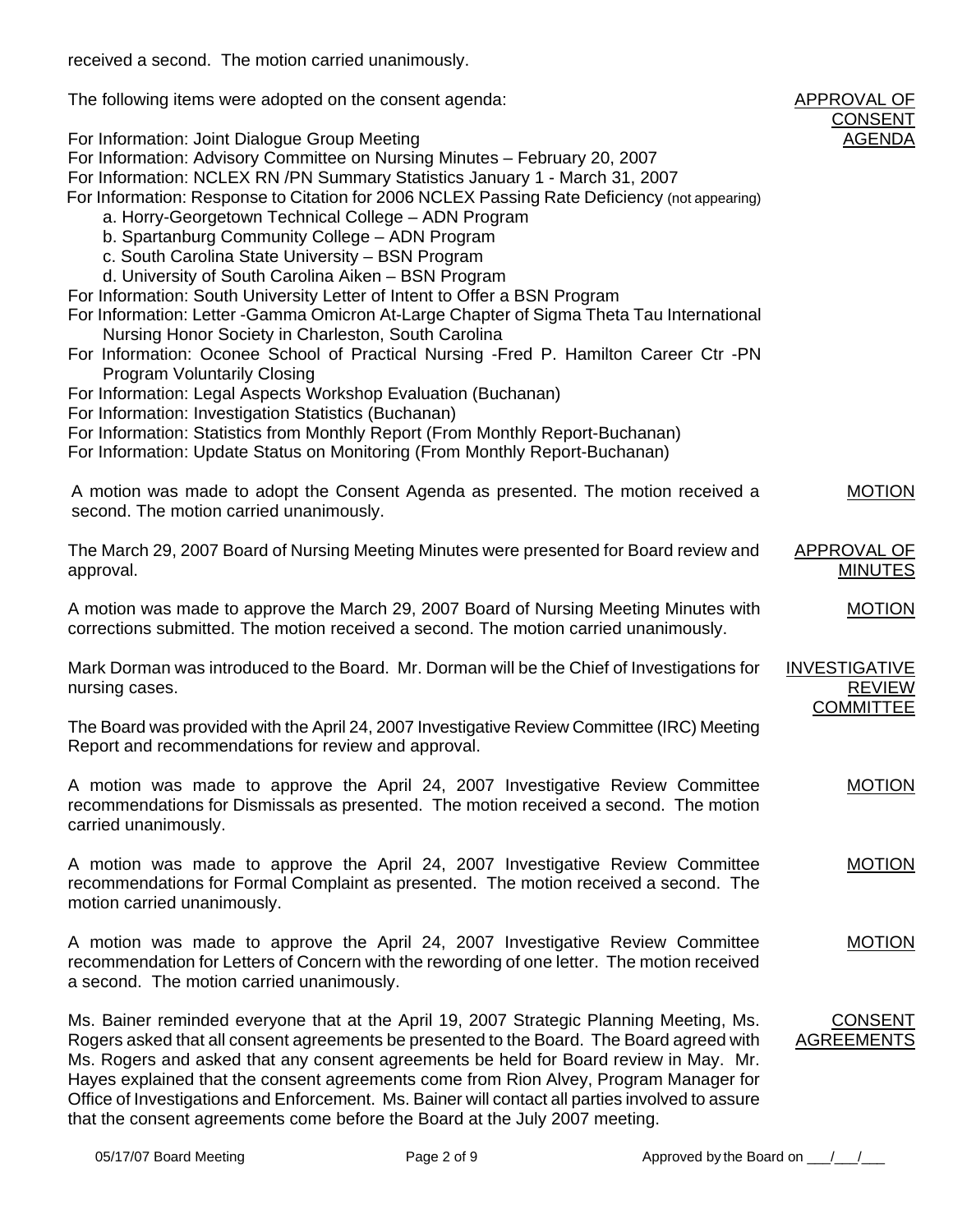The Board was provided with the April 5, 2007 Disciplinary Review Committee (DRC) Minutes for review and approval.

A motion was made to approve the April 5, 2007 Disciplinary Review Committee minutes as presented. The motion received a second. The motion carried unanimously.

The Board reviewed cases as well as the Hearing Panel's findings of fact, conclusions of law and recommendations for disciplinary actions. Memoranda of agreement regarding violation of previous orders were also presented for review and determination of sanctions. Requests for reinstatement were considered.

Respondent Bryan Anthony Hamrick, RN was properly notified and appeared with his spouse to respond to questions from the board. Mr. Hamrick was not represented by legal counsel. Ms. White recused herself due to an employment issue and Vice President Brenda Martin presided in the case. The disciplinary panel hearing in this case was held on February 6, 2007. In their Findings of Fact and Conclusions of Law, the Disciplinary Hearing Panel found that Respondent violated SC Code Ann. §40-33-110(A)(3), 1976, as amended. The Disciplinary Hearing Panel recommended that Respondent's license be placed on one year probation, that during that probationary period, Respondent must be supervised by a registered nurse who must remain on site and on shift at all times, Respondent shall have his employer(s) submit quarterly employer reports, and that Respondent shall complete a Board approved pharmacology course.

A motion was made to go into executive session for the purpose of receiving legal counsel. The motion received a second. The motion carried unanimously.

A motion was made to return to hearing session. The motion received a second. The motion carried unanimously.

A motion was made to accept the Disciplinary Hearing Panel's Findings of Fact, Conclusions of Law and to amend their recommendation that Respondent Bryan Anthony Hamrick, RN be placed on six months probation, that during that probationary period, Respondent must be supervised by a registered nurse who must remain on site and on shift at all times, Respondent shall have his employer(s) submit quarterly employer reports, and that Respondent shall complete a Board approved pharmacology course. The motion received a second. The motion carried unanimously.

Respondent Jennifer A. Boren, LPN was properly notified and appeared to respond to questions from the Board. Ms. Boren was not represented by legal counsel. The disciplinary panel hearing in this case was held on February 22, 2007. A Recovering Professional Program (RPP) representative was present to respond to questions from the Board. In their Findings of Fact and Conclusions of Law, the Disciplinary Hearing Panel found that Respondent violated SC Code Ann. §40-33-110(A)(15), 1976, as amended. The Disciplinary Hearing Panel recommended that Respondent's license be indefinitely suspended until such time as the RPP determines that she is safe to practice nursing and makes a written recommendation to the Board at which time her license may be reinstated.

A motion was made to accept the Disciplinary Hearing Panel's Findings of Fact, Conclusions of Law and recommendation to indefinitely suspend the license of Jennifer A. Boren, LPN until such time as the Recovering Professional Program (RPP) determines that she is safe to practice nursing and makes a written recommendation to the Board at which she may petition for reinstatement. The motion received a second. The motion carried unanimously.

FINAL ORDER **HEARINGS** 

**MOTION** 

MOTION

MOTION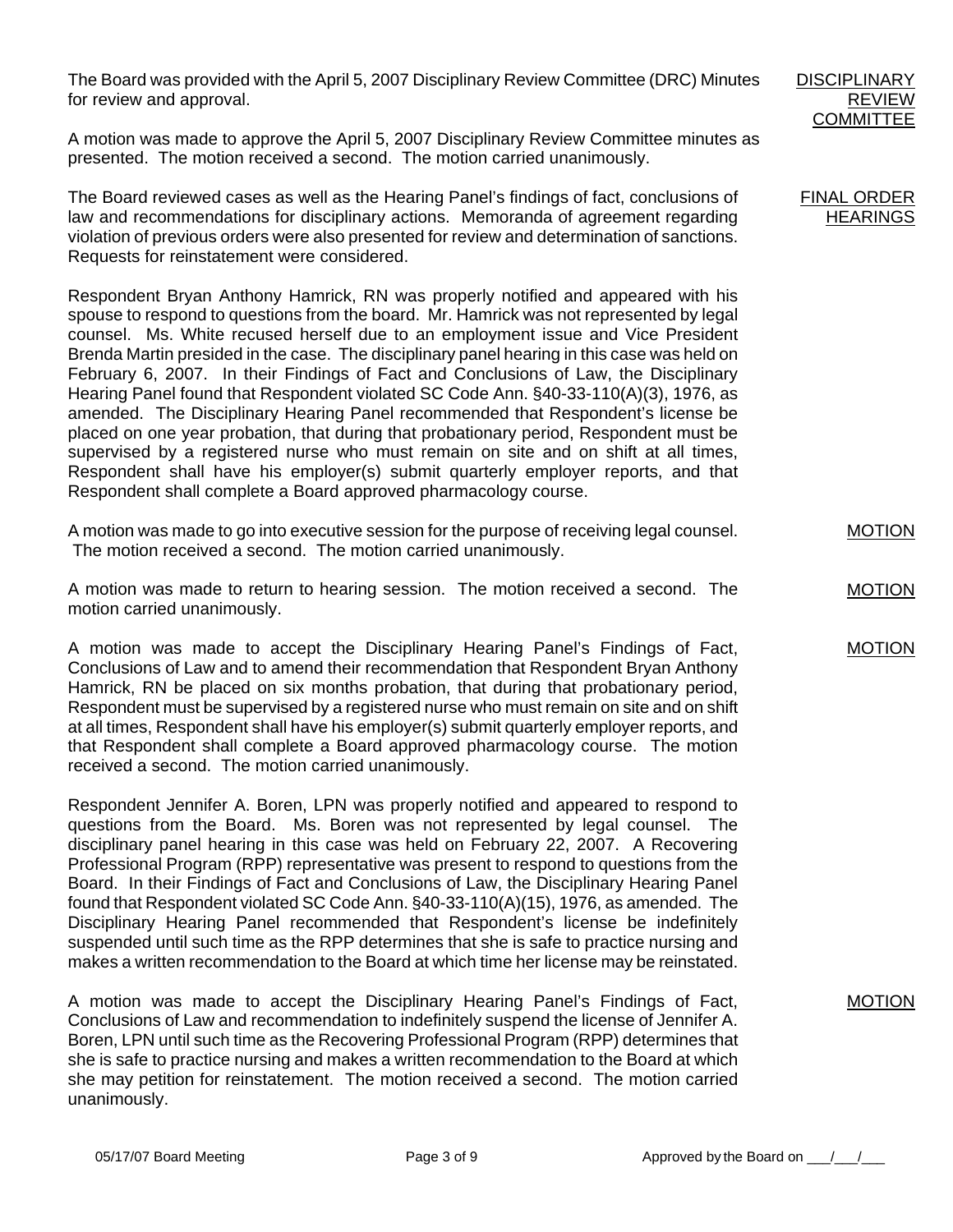Respondent Mary E. Frentz, RN was properly notified and appeared to respond to questions from the Board. Ms. Frentz was not represented by legal counsel. The disciplinary panel hearing in this case was held on February 6, 2007. A Recovering Professional Program (RPP) representative was present to respond to questions from the Board. In their Findings of Fact and Conclusions of Law, the Disciplinary Hearing Panel found that Respondent violated SC Code Ann. §§40-33-110(A)(3), (7), (9) and (15) 1976, as amended. The Disciplinary Hearing Panel recommended that Respondent's license be suspended for a period of two years that the suspension could be stayed provided Respondent re-enters and complies the RPP recommended program, as an outpatient and in conjunction with her current or treating physician/psychiatrist.

A motion was made to accept the Disciplinary Hearing Panel's Findings of Fact, Conclusions of Law and to indefinitely suspend the license of Respondent Mary E. Frentz, RN, that the suspension may be stayed provided Respondent re-enters and complies the Recovering Professional Program (RPP) recommended program, as an outpatient and in conjunction with her current or treating physician/psychiatrist. The motion received a second. The motion carried unanimously.

Respondent Roberta H. Schaffer, LPN was properly notified and appeared to respond to questions from the Board. Ms. Schaffer was represented by Desa Ballard, Attorney at Law. The disciplinary panel hearing in this case was held on February 22, 2007. A Recovering Professional Program (RPP) representative was present to respond to questions from the Board. In their Findings of Fact and Conclusions of Law, the Disciplinary Hearing Panel found that Respondent violated SC Code Ann. §40-33-110(A)(14) 1976, as amended. The Disciplinary Hearing Panel recommended that Respondent's license be indefinitely suspended until such time as RPP determines that it is safe for Respondent to return to active nursing practice and that prior to the license reinstatement, Respondent should be required to undergo psychological and cognitive testing, and a re-evaluation of her mental status and medication regiment.

A motion was made to accept the Disciplinary Hearing Panel's Findings of Fact, Conclusions of Law and to indefinitely suspend the license of Respondent Roberta H. Schaffer, LPN until such time as the Recovering Professional Program (RPP) determines that it is safe for Respondent to return to active nursing practice and that prior to license reinstatement, Respondent is required to undergo psychological and cognitive testing, and a re-evaluation of her mental status and medication regiment. The motion received a second. The motion carried unanimously.

Respondent Alicia Terrell Wilkerson, RN was properly notified but did not appear to respond to questions from the Board. Ms. Wilkerson was not represented by legal counsel. The disciplinary panel hearing in this case was held on February 6, 2007. A Recovering Professional Program (RPP) representative was present to respond to questions from the Board. In their Findings of Fact and Conclusions of Law, the Disciplinary Hearing Panel found that Respondent violated SC Code Ann. §40-33-110(A)(7) 1976, as amended. The Disciplinary Hearing Panel recommended that Respondent's license remain suspended until sufficient proof of compliance with the Consent Agreement/Order has been provided to the Board.

A motion was made to accept the Disciplinary Hearing Panel's Findings of Fact, Conclusions of Law and recommendation that Alicia Terrell Wilkerson's registered nurse license remain suspended until such time as until sufficient proof of compliance with the Consent Agreement/Order has been provided to the Board. The motion received a second. The motion carried unanimously.

Respondent Gregory M. Swant, RN was properly notified and appeared before the Board to

MOTION

MOTION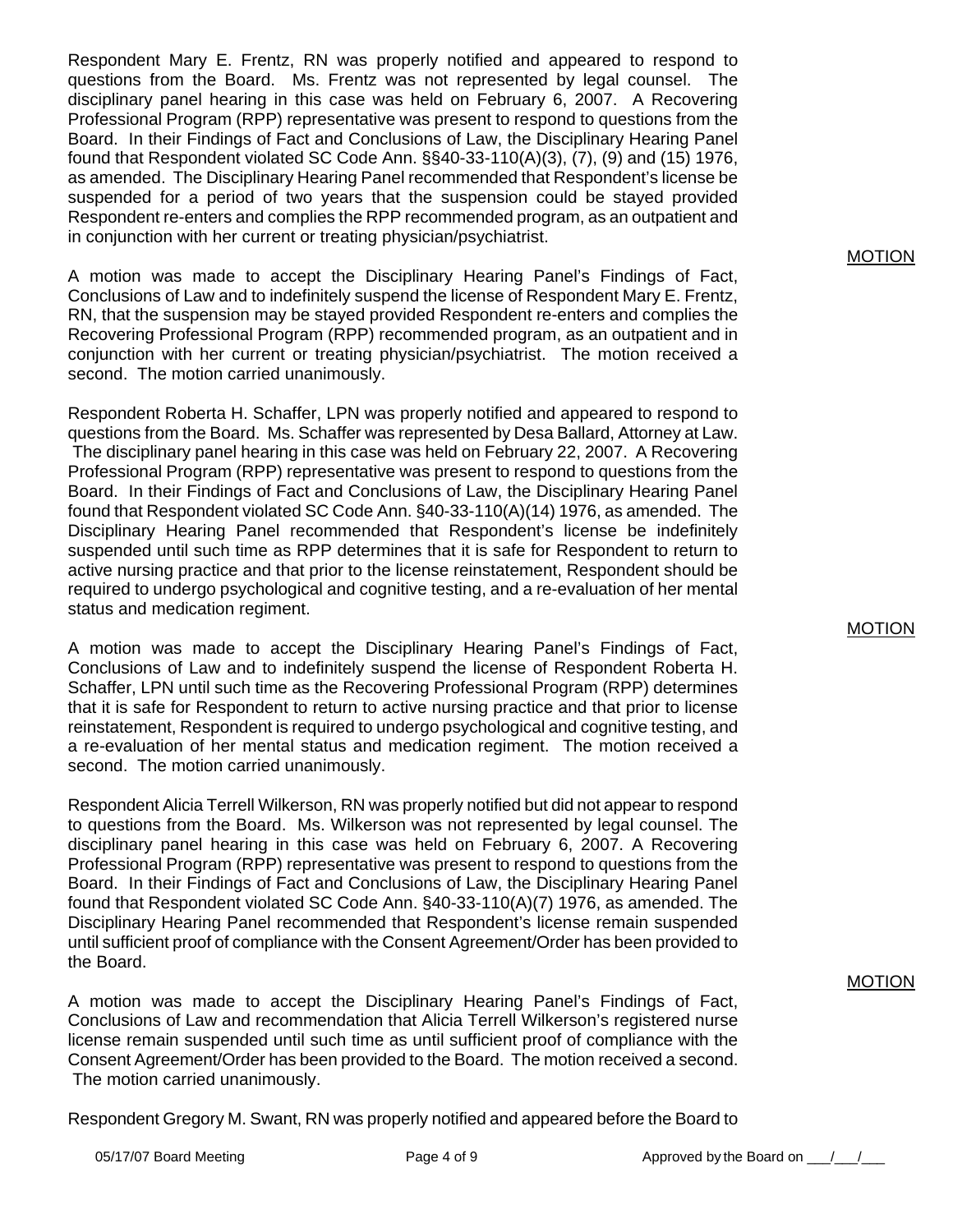respond to questions. Mr. Swant was represented by James H. Price, III, Attorney at Law. Respondent signed a memorandum of agreement admitting to a violation of the Nurse Practice Act and waiving a disciplinary panel hearing.

A motion was made to go into executive session for the purpose of receiving legal counsel. The motion received a second. The motion carried unanimously. A motion was made to return to hearing session. The motion received a second. The motion carried unanimously. **MOTION** MOTION

A motion was made to indefinitely suspend the license of Gregory M Swant, RN due to the limited amount of time in therapy and that Mr. Swant may petition for reinstatement of his license at the end of his criminal probation. The motion received a second. The motion carried unanimously.

Action on the case of Respondent Sara K. Mishoe, RN was deferred.

Respondent Catherine M. Blackmon, LPN was properly notified and appeared before the Board to respond to questions. A Recovering Professional Program (RPP) representative was present to respond to questions from the Board. Respondent signed a memorandum of agreement admitting to a violation of the Nurse Practice Act and waiving a disciplinary panel hearing.

A motion was made to indefinitely suspend the license of Respondent Catherine M. Blackmon, LPN, the suspension may be stayed upon the recommendation of the Recovering Professional Program (RPP) and completion of an approved Legal Aspects of Nursing Workshop and that upon reinstatement of license, Respondent must be supervised by a registered nurse who is on site and on shift at all times, Respondent shall work in a Board approved setting but shall not be approved to work in home based case, telenursing, or agency, and that Respondent shall have her employer(s) submit quarterly employer reports. The motion received a second. The motion carried unanimously.

Respondent Elizabeth Elaine Gresh, RN was properly notified but did not appear before the Board to respond to questions. Respondent signed a memorandum of agreement admitting to a violation of the Nurse Practice Act and waiving a disciplinary panel hearing.

A motion was made to continue the suspension of Respondent Elizabeth Elaine Gresh, RN until such time as Respondent personally appears before the Board. The motion received a second. The motion carried unanimously.

Respondent Susan Marie Graydon, RN asked that her case be heard at a later date.

Respondent Kathy J. Crosland, RN was properly notified and appeared to respond to questions from the Board. Ms. Crosland was represented by Desa Ballard, Attorney at Law. The disciplinary panel hearing in this case was held on March 6, 2007. A Recovering Professional Program (RPP) representative was present to respond to questions from the Board. In their Findings of Fact and Conclusions of Law, the Disciplinary Hearing Panel found that Respondent violated SC Code Ann. §40-33-110(A)(7) 1976, as amended. The Disciplinary Hearing Panel recommended that Respondent's license be indefinitely suspended with provisions for a stay after she completes a RPP evaluation and appears before the Board for further consideration.

A motion was made to accept the Disciplinary Hearing Panel's Findings of Fact, Conclusions of Law and to require Respondent Kathy J. Crosland, RN to undergo an evaluation as previously order by the Board on May 19, 2006, that if the evaluation is MOTION

MOTION

DEFERRED

MOTION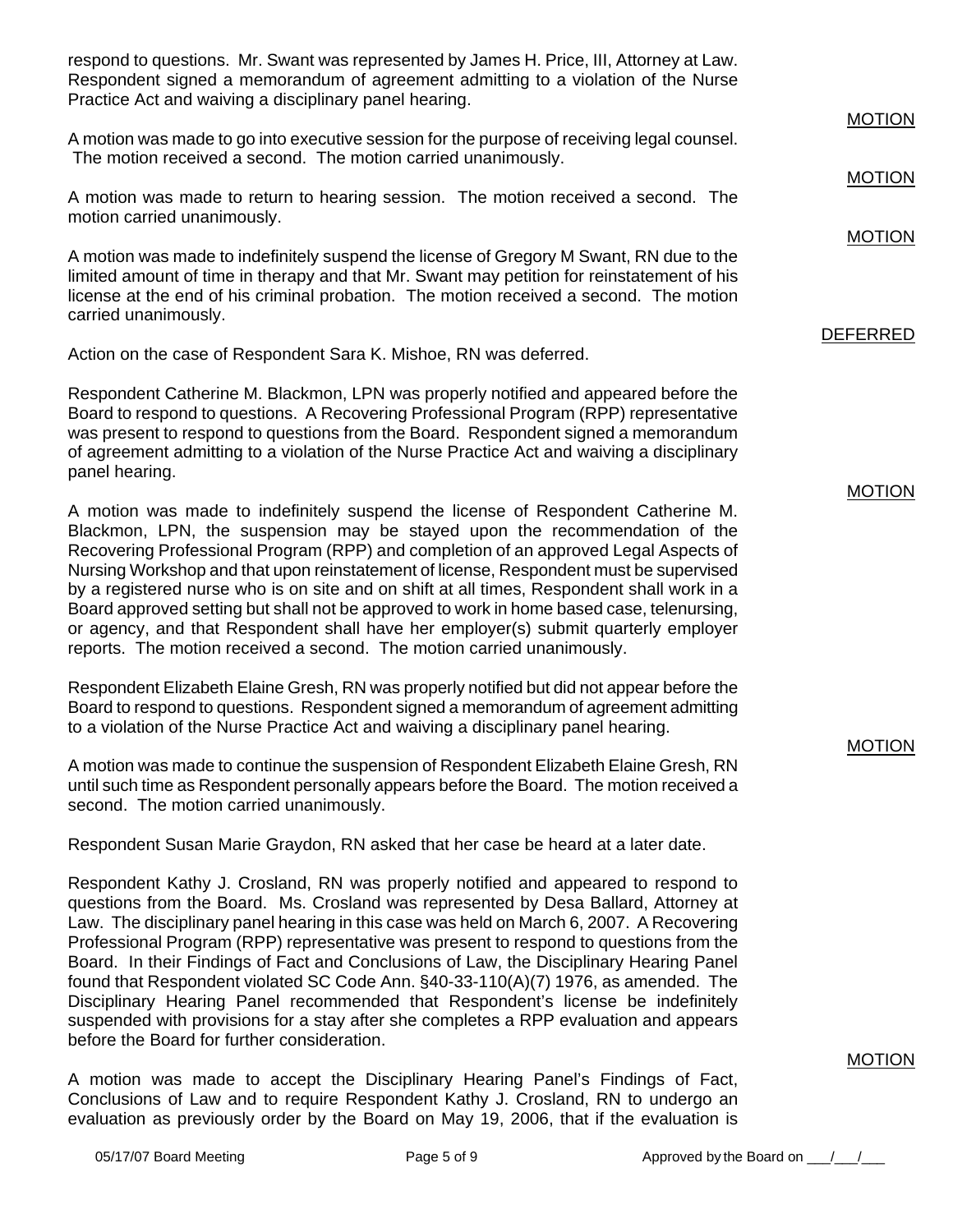negative for drug or alcohol addiction and/or abuse, the temporary suspension imposed on the Respondent immediately rescinded and her license reinstated; however, if the evaluation is positive for drug or alcohol addiction and/or abuse, the temporary suspension shall remain in effect until such time as Respondent enters into a participation agreement with the Recovering Professional Program (RPP) and RPP recommends reinstatement. The motion received a second. The motion carried unanimously.

Respondent Michael C. Gilbert, LPN was properly notified but did not appear to respond to questions from the Board. Mr. Gilbert was not represented by legal counsel. The disciplinary panel hearing in this case was held on March 20, 2007. In their Findings of Fact and Conclusions of Law, the Disciplinary Hearing Panel found that Respondent violated SC Code Ann. §§40-33-110(A)(1) and (3) 1976, as amended. The Disciplinary Hearing Panel recommended that Respondent's license be indefinitely suspended with provisions for a possible stay conditioned upon Respondent signing a participation agreement with the Recovering Professional Program (RPP) and with a written recommendation from RPP to the Board when it has determined that Respondent is safe to return to active practice.

A motion was made to accept the Disciplinary Hearing Panel's Findings of Fact, Conclusions of Law and recommendation that the license of Respondent Michael C. Gilbert, LPN be indefinitely suspended with provisions for a possible stay conditioned upon Respondent signing a participation agreement with the Recovering Professional Program (RPP) and with a written recommendation from RPP to the Board when it has determined that Respondent is safe to return to active practice and Respondent appears before the Board. The motion received a second. The motion carried unanimously.

Respondent Jeri L. Hancock, LPN was properly notified but did not appear to respond to questions from the Board. Ms. Hancock was not represented by legal counsel. The disciplinary panel hearing in this case was held on March 6, 2007. In their Findings of Fact and Conclusions of Law, the Disciplinary Hearing Panel found that Respondent violated SC Code Ann. §40-33-110(A)(7) 1976, as amended. The Disciplinary Hearing Panel recommended that Respondent's license be indefinitely suspended with a provision for a stay provided that she complete a Recovering Professional Program (RPP) evaluation and appear before the Board for further consideration.

A motion was made to accept the Disciplinary Hearing Panel's Findings of Fact, Conclusions of Law and recommendation that the license of Respondent Jeri L. Hancock, LPN be indefinitely suspended with provisions for a possible stay conditioned upon Respondent completing the previously ordered Recovering Professional Program (RPP) evaluation and appear before the Board for further consideration. The motion received a second. The motion carried unanimously.

Action on the case of Respondent Kelly Jackson Whitener, RN was deferred.

Respondent Laura Jane Tracy, RN was properly notified and appeared to respond to questions from the Board. She was not represented by legal counsel. Ms. Tracy appeared before the Board to request reinstatement of her registered nurse license.

A motion was made to stay the suspension on the license of Laura Jane Tracy, RN, upon reinstatement the license shall be placed on one year probation with participation in the Recovering Professional Program (RPP), Respondent must be supervised by a registered nurse who is on site and on shift at all times, Respondent shall work in a Board approved setting but shall not be approved to work in home base case, telenursing, or agency, and that Respondent shall have her employer(s) submit quarterly employer reports. The motion received a second. The motion carried unanimously.

MOTION

MOTION

MOTION

DEFERRED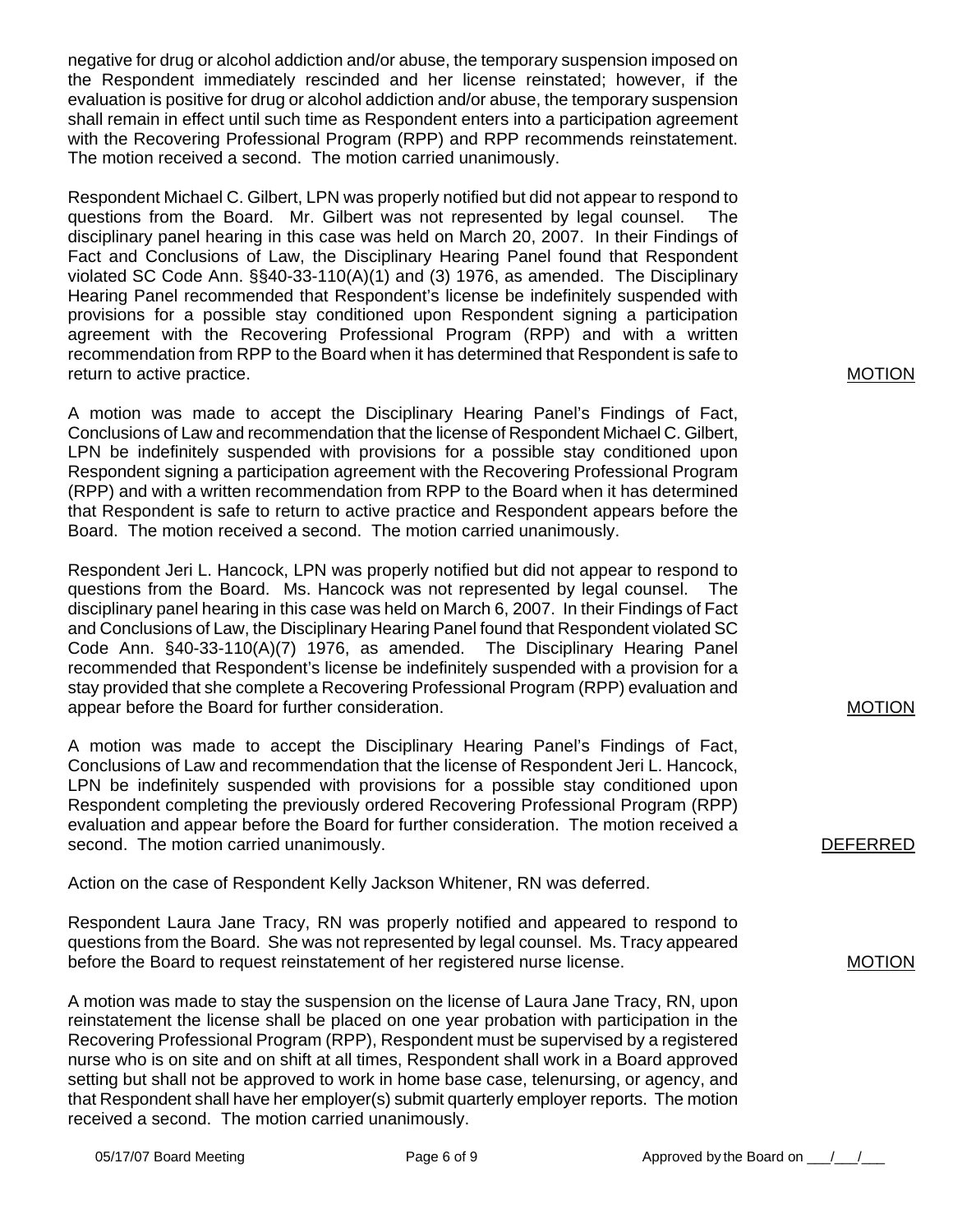Respondent Marcia D. Kelsey, LPN was properly notified and appeared to respond to questions from the Board. She was not represented by legal counsel. Ms. Tracy appeared before the Board to request reinstatement of her license.

A motion was made to reinstate the license of Marcia D. Kelsey, LPN upon reinstatement the license shall be placed on one year probation during which time Respondent must be supervised by a registered nurse who is on site and on shift at all times, Respondent shall work in a Board approved setting but shall not be approved to work in home base case, telenursing, or agency, and that Respondent shall have her employer(s) submit quarterly employer reports and shall pay a civil penalty of \$250 within six months of the date of the final order. The motion received a second. The motion carried unanimously.

Respondent Katherine W. Robinson, LPN was properly notified and appeared before the Board to respond to questions. She was not represented by legal counsel. Respondent signed a memorandum of agreement admitting to a violation of the Nurse Practice Act, requesting reinstatement of her license and waiving a disciplinary panel hearing.

A motion was made to reinstate the license of Respondent Katherine W. Robinson, LPN upon receipt of documented evidence that Respondent has completed a Board-approved Legal Aspects of Nursing Workshop, completion of thirty contact hours from a continuing education providers recognized by the Board or successful completion of a refresher course approved by the Board, upon reinstatement Respondent's license shall be placed on one year probation with participation in the Recovering Professional Program (RPP), Respondent must be supervised by a registered nurse who is on site and on shift at all times, Respondent shall work in a Board approved setting but shall not be approved to work in home base case, telenursing, or agency, and that Respondent shall have her employer(s) submit quarterly employer reports. The motion received a second. The motion carried unanimously.

Diane Roberson, RN, MSN, Chair of the Nursing Department of Aiken Technical College appeared before the Board to request faculty approval and a change in their curriculum. These requests were reviewed by the Advisory Committee on Nursing at their April 17, 2007 meeting.

Aiken Technical College is requesting a waiver to approve hiring Robin D. Vieke, RN, BSN to a full-time faculty position. She is currently enrolled in a masters of science in nursing program at Walden University. Ms. Vieke has completed more than 50% of the masters program and is expected to graduate in December 2007. Since fall 2005, she has been employed as an adjunct instructor with the practical nursing programs at Aiken Technical College and Augusta Technical College as well as an adjunct instructor with the associate degree program at Aiken Technical College. At its April 17, 2007 meeting, the Advisory Committee on Nursing recommended that the Board approve this request.

A motion was made to approve the request to hire Robin D. Vieke, RN, BSN to a full-time faculty position. The motion received a second. The motion carried unanimously.

Aiken Technical College is also requesting to change their curriculum for Fall 2007. Changes reflect decisions based on feedback and discussion at two of their faculty retreats and input form student surveys. Their goal is to establish a balanced curriculum that flows from simple to complex over the course of six semesters. The Advisory Committee on Nursing recommended that the Board approve this request with the following suggested changes: 1) clarify the advertising of the program of study timeframe, 2) clarify the title of the NUR 212 course and 3) clarify the references to "advanced application" and "advanced practice settings" in the fourth and fifth semester sections of the cover letter.

#### MOTION

MOTION

AIKEN TECHNIC COLLEGE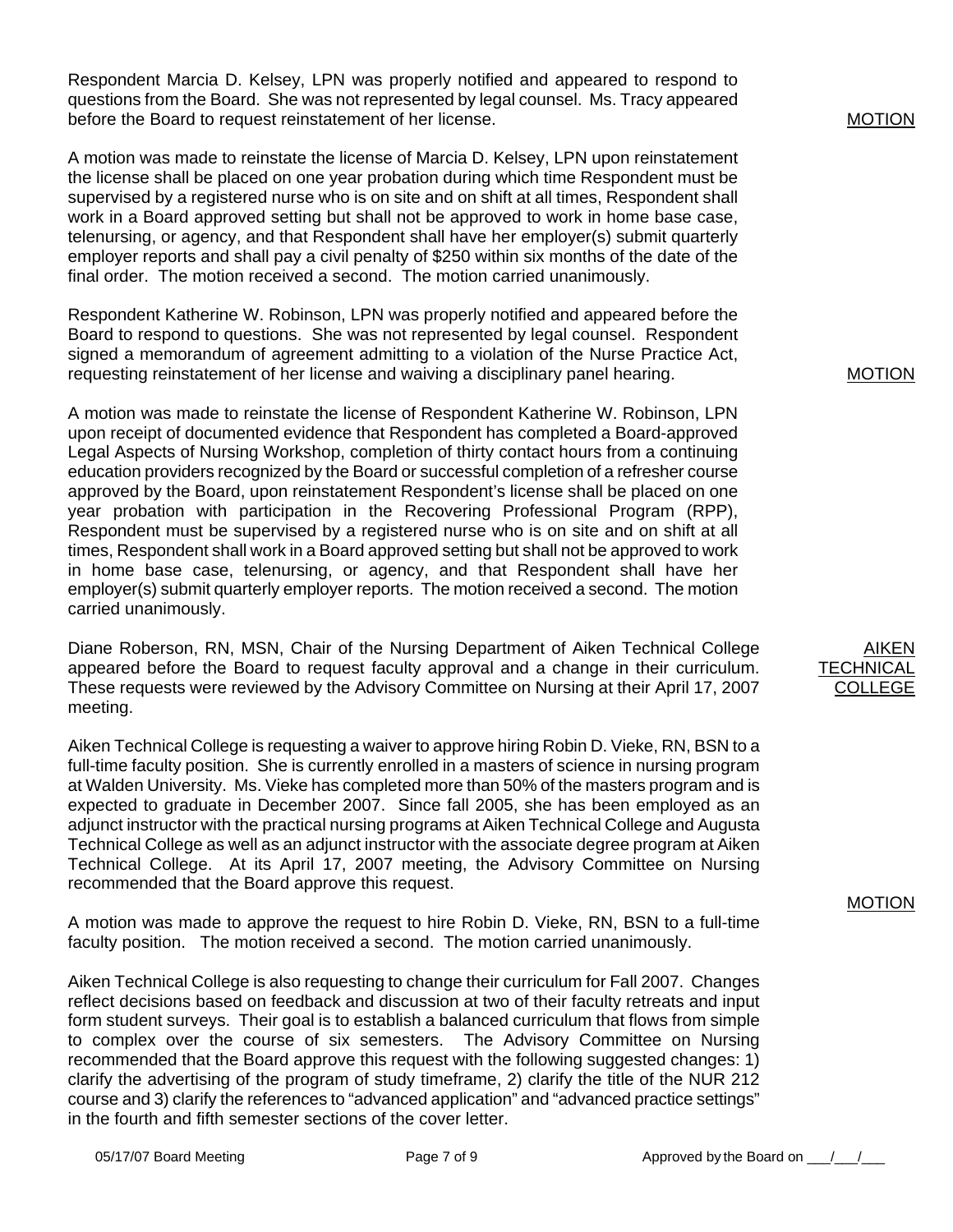A motion was made to Aiken Technical College's request for curriculum changes as presented. The motion received a second. The motion carried unanimously.

Pamela S. Imm, PhD and Frank Sheheen, MS, CACII, Program Director for the Recovering Professional Program (RPP) appeared before the Board to present the RPP Outcome Report: Initial Results. In order to determine the effectiveness of RPP, data was collected and analyzed for this report from the ATHENA computer system, RPP documentation, questionnaires completed by recovering professionals, Advisory Committee members, and interviews with key RPP staff. Outcome data represent a little over 5 years of programming (February 2000-June 2006). The survey was sent to 75 participants of whom 25 responded. Ms. White thanked Mr. Sheheen for the report and the information it contains.

Mr. Sheheen explained that they will now begin capturing data on participants to drop out and then re-enroll at a later date. The Board is also interested in why participants become noncompliant. Many appearing before the Board cite financial difficulty in paying for drug testing and inpatient care. Mr. Sheheen explained that they are using a new testing service. Each client will have a website to check to see they have been selected to be screened that day. He noted that drug testing utilizing mouth swabs is becoming more refined, is more easily collected and costs less. RPP staff is looking for alternative drug testing that would assist participants financially. Mr. Sheheen stated that support groups are a great help to those in recovery. Although there are 14 Caduceus Meetings for the approximately 100 physicians currently in the program, there are on six PAPN Group for the 700+ nurses. A copy of the RPP quarterly report was provided to the Board as information.

Legislation was introduced for this legislation session for the Student Health and Fitness Act which would fund a nurse in every school for fiscal year 2007-2008. The Board supports this effort. Staff will continue to track this bill.

Ms. Bainer provided the Board with information from the National Council of State Boards of Nursing (NCSBN) Mid Year Meeting related to: Strategic Initiatives, Proposed Revisions to the Bylaws Overview Committee FY07, Continued Competence: Update 2007, Examination Report 2005 Medication Assistant Delegate Assembly Resolution and Transition Report.

The National Council of State Boards of Nursing (NCSBN) Delegate Assembly and Annual Meeting will be held on August 7-10, 2007 in Chicago, IL. Requests will be submitted for board members and staff to attend this meeting. The Board discussed the topics to be discussed, travel reimbursement, etc. Board members not present for this meeting will be contacted regarding their interest in attending.

#### Ms. Bainer provided an update on legislation affecting nursing in South Carolina.

#### Criminal Background Checks

The bill has passed the House and is moving over to the Senate. The word "shall" was changed to "must" by a senator who wanted to make sure that background checks were required for all applicants to prevent discrimination. It was noted that schools are also performing criminal background checks but these cannot be shared.

#### Electronic Prescription Bill

There were many concerns on this bill and debate was adjourned. The bill regarding legible writing on prescriptions will probably be added on the electronic prescription bill.

#### South Carolina Critical Needs Nursing Initiative Act

The bill has passed the Senate and is moving over to the House. This bill would include funding for nursing scholarships in addition to other measures to increase the number of

# MOTION

#### RPP INITIAL OUTCOME REPORT

# **SCHOOL** NURSING **FUNDING**

# NCSBN MID YEAR MEETING

DELEGATE ASSEMBLY/ ANNUAL MEETING

### **LEGISLATIVE** UPDATE